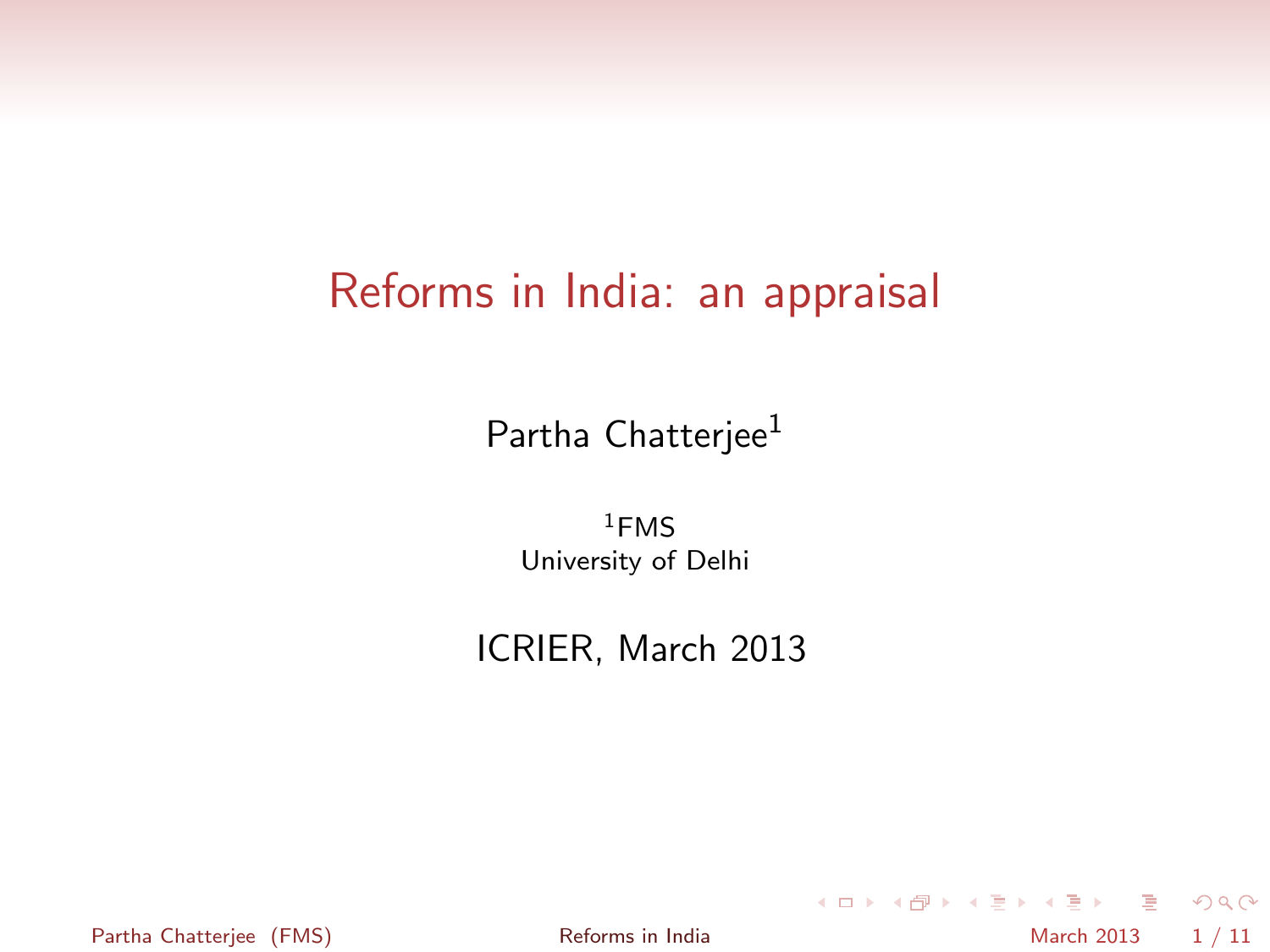#### Reforms and Growth

- Why do we need "reforms"?
- This question is related to the question why don't most poor countries catch up with the rich ones?
- Or, equivalently to the question Lucas (1990) "Why Doesn't Capital Flow from Rich to Poor Countries?"

**KOD KARD KED KED BLOGG**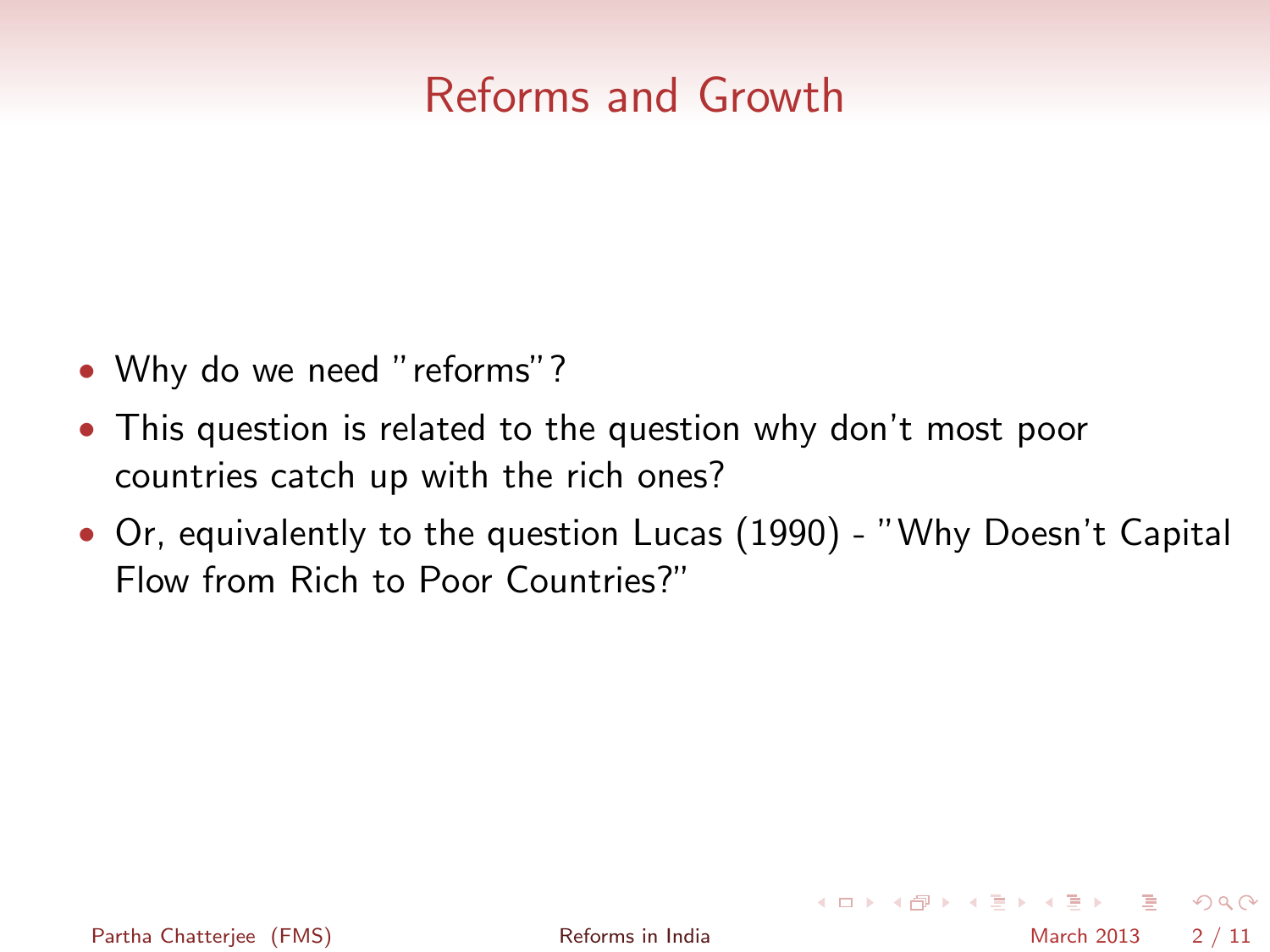# Catch Up

- When a country has low income, and low capital, rate of return on capital is expected to be high
- This would imply capital inflows and high rate of investment
- A low income country will grow rapidly and catch up with the rich countries
- Often, though, that does not happen
- Ratio of output per person in United States and India (data: PWT 7.1) :

1950 21.90 1990 22.01

Partha Chatteriee (FMS) **[Reforms in India](#page-0-0)** March 2013 3/11

 $\equiv$   $\cap$   $\alpha$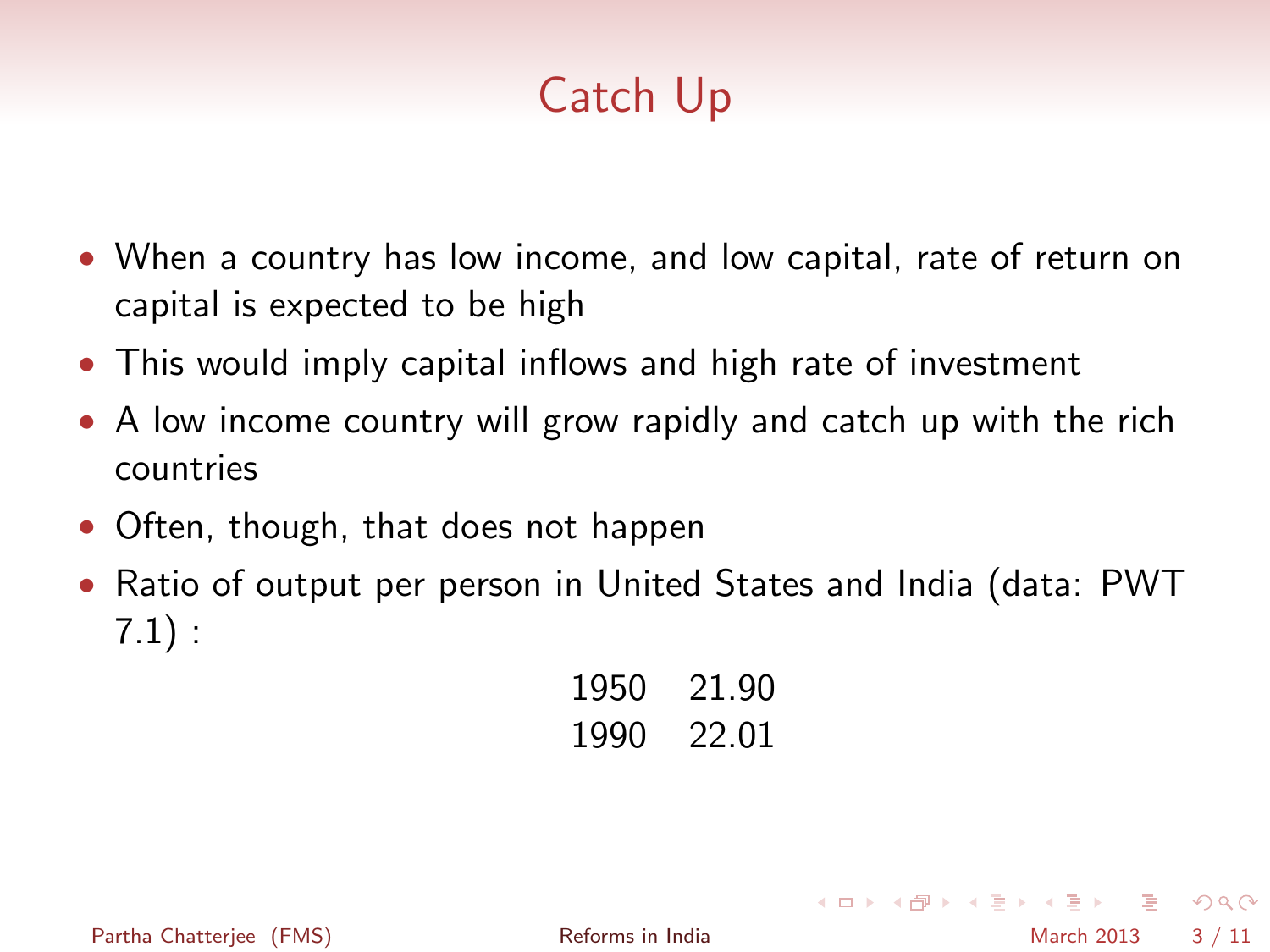## The Catch

- So, why doesn't capital flow to poorer countries? Why don't we see catching up?
	- Investment not allowed!
	- Realized rate of return on capital too low (in contrast to what it should be)

Hence, reforms

**KOD KARD KED KED BLOGG**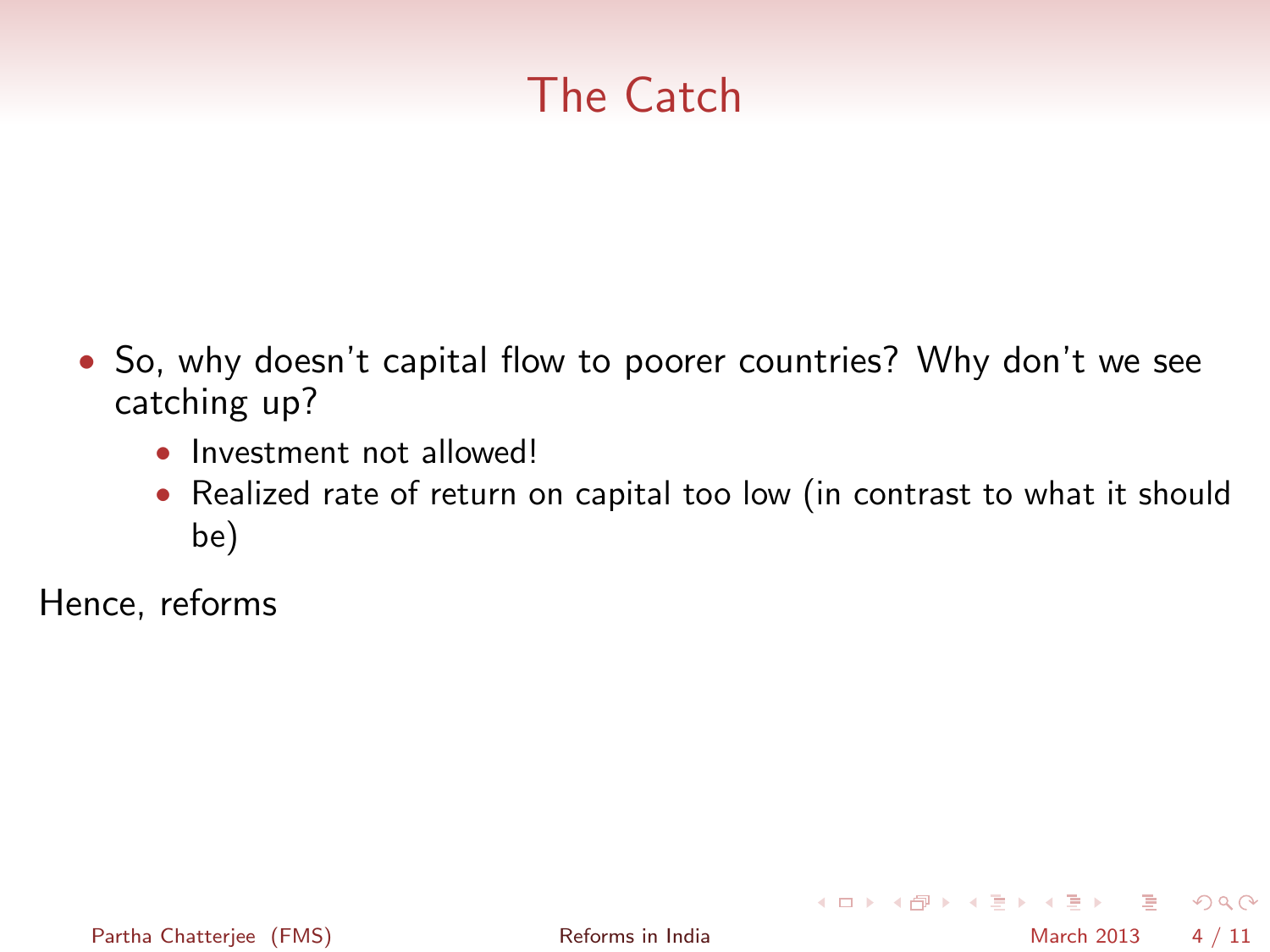## Reforms

- Two aspects of reforms
	- Make investment possible (domestic and foreign)
	- Reduce distortions so as to increase the net rate of return on capital

Have reforms been successful in bringing down these distortions?

Partha Chatterjee (FMS) **[Reforms in India](#page-0-0)** March 2013 5/11

**KOD KARD KED KED BLOGG**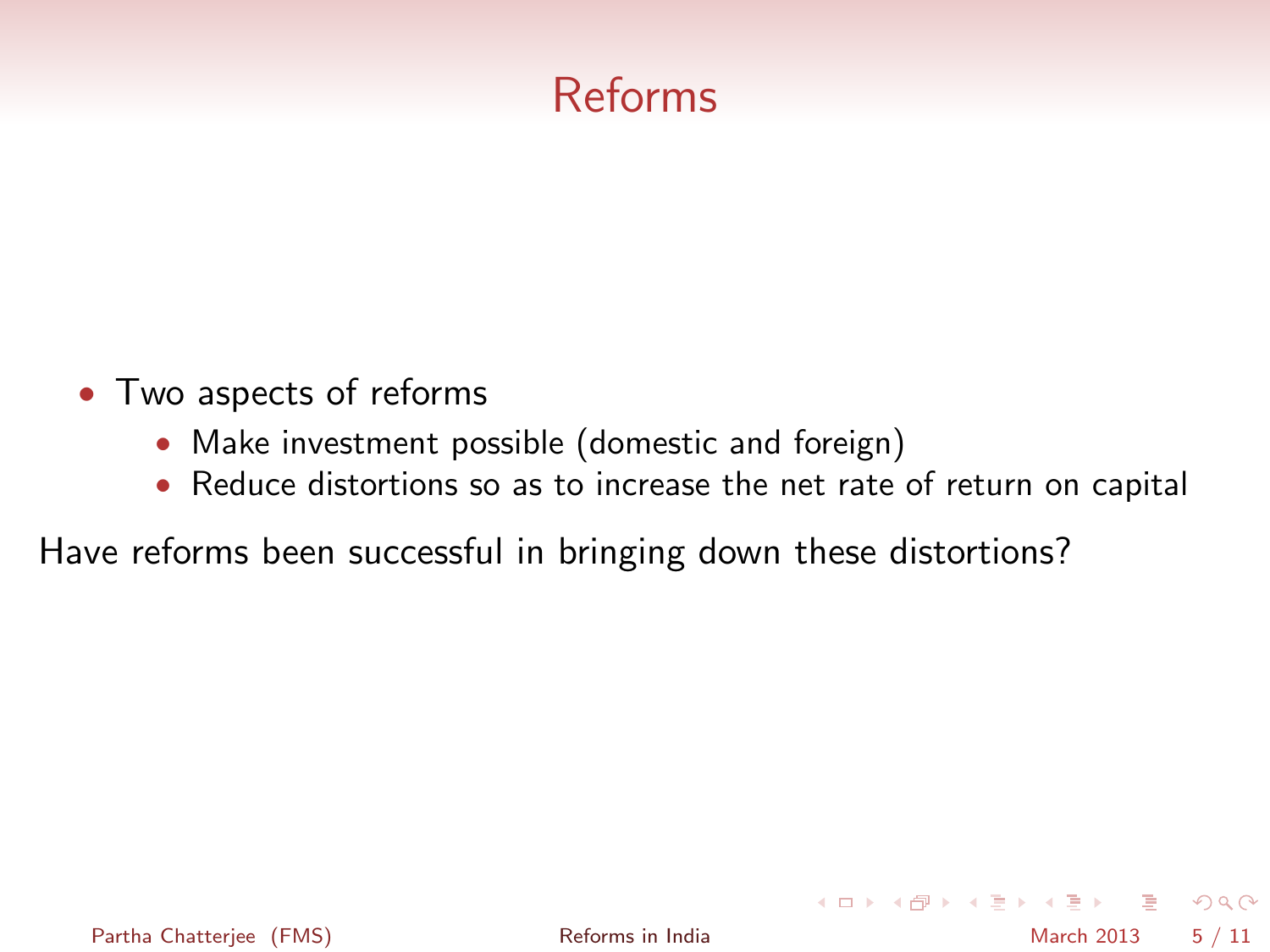#### Measuring Distortions

• In an economy without any distortion

$$
u'(c_t) = \beta u'(c_{t+1}) [r_{t+1} + 1 - \delta]
$$

• With distortions

$$
u'(c_t) = \beta u'(c_{t+1}) [r_{t+1}(1 - \tau_{t+1}) + 1 - \delta]
$$

 $\tau$  is the gap between the realized rate of return and the theoretical rate of return in the economy

- 9 Partha Chatterjee (FMS) **[Reforms in India](#page-0-0)** March 2013 6 / 11

 $\Omega$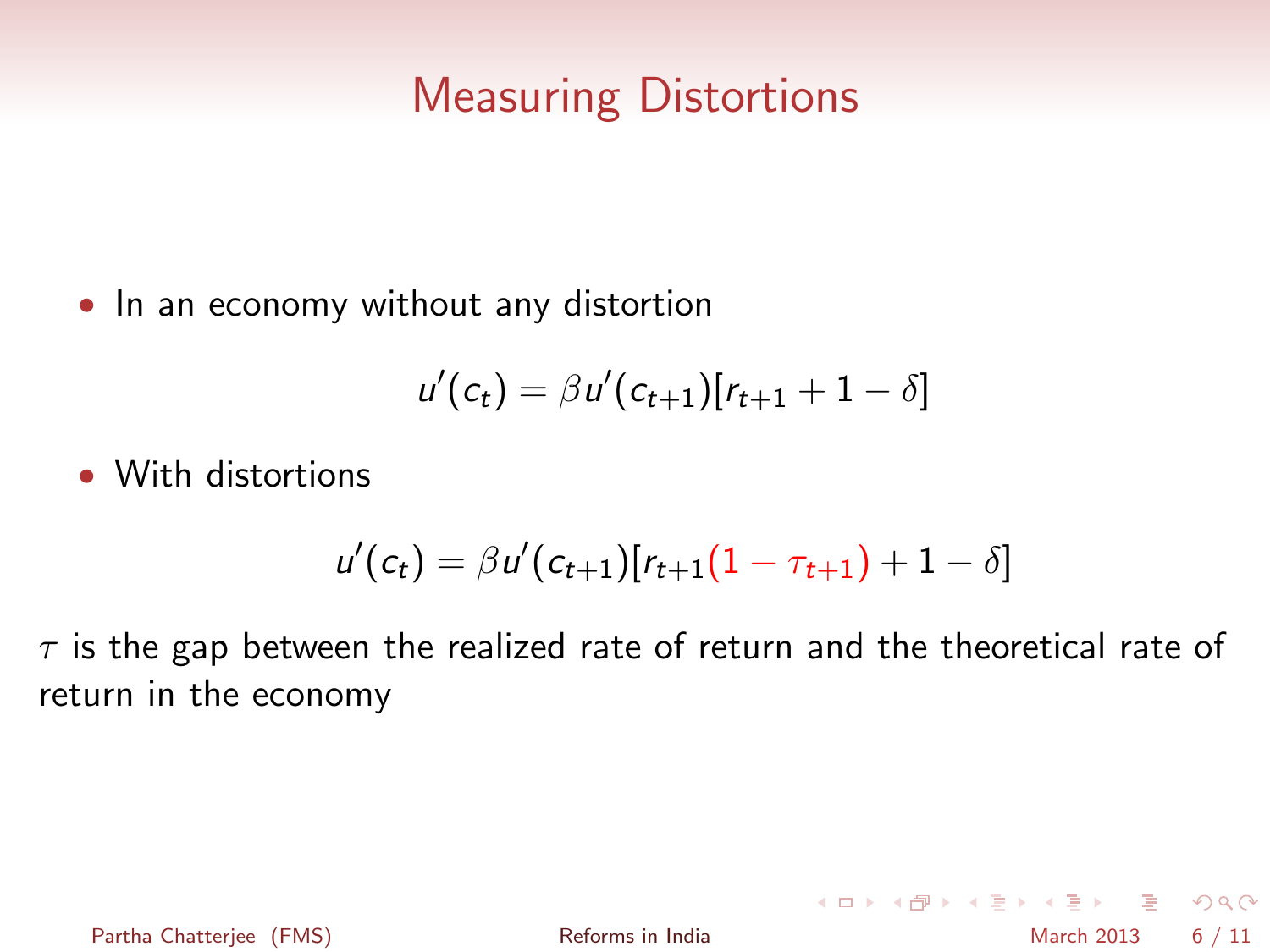Figure: gap between the realized rate of return and the theoretical rate of return in the economy



- 19 Partha Chatterjee (FMS) **[Reforms in India](#page-0-0)** March 2013 7 / 11

 $\Omega$ 

メロト メ都 トメ ヨ トメ ヨト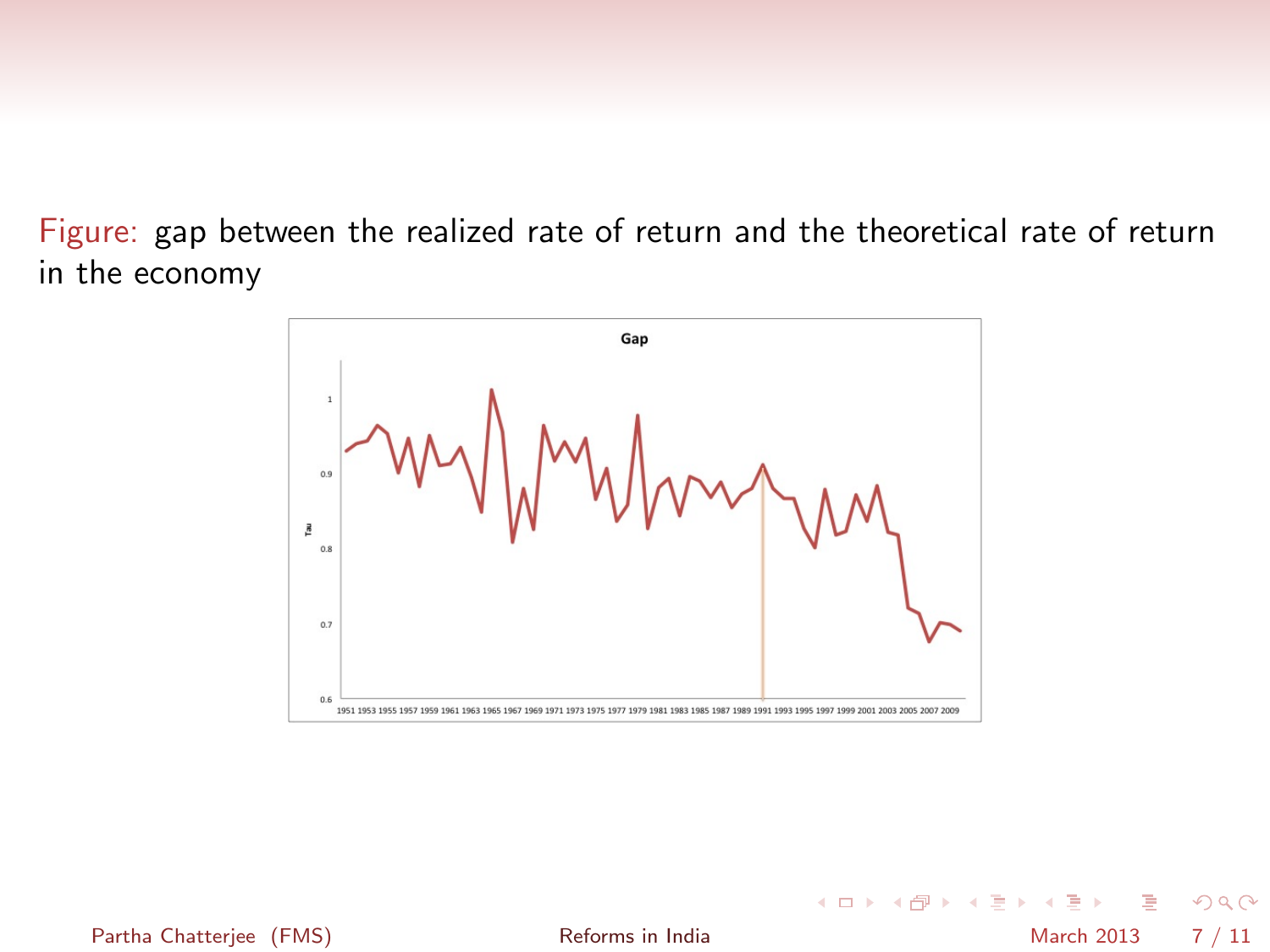Figure: gap between the realized rate of return and the theoretical rate of return in the economy - Quarterly data



Partha Chatterjee (FMS) **[Reforms in India](#page-0-0)** March 2013 8 / 11

**K ロ ト K 何 ト K ヨ ト K**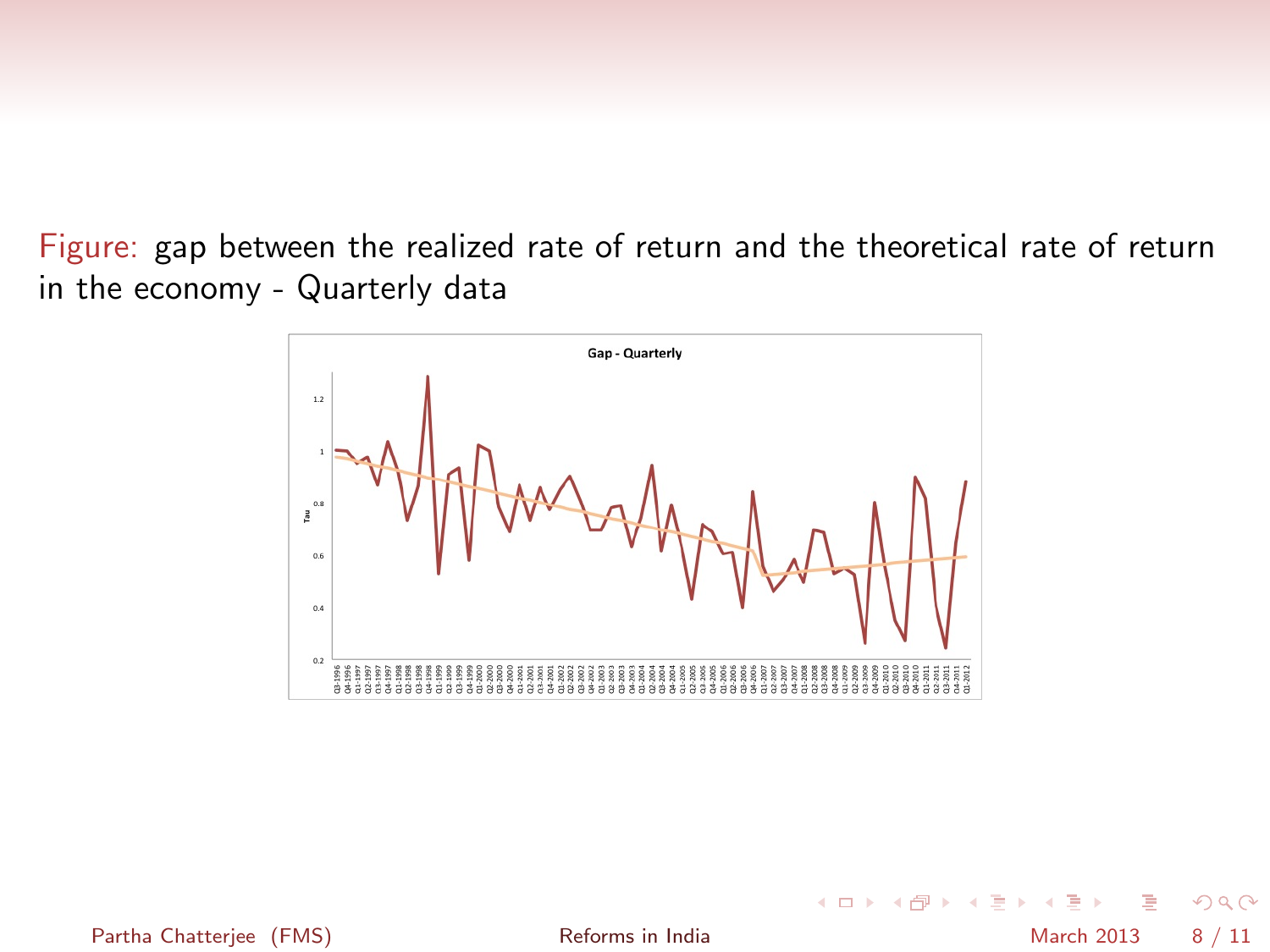

#### Figure: Stalled Projects (Source: Economic Survey 2012-13)

Partha Chatterjee (FMS) **[Reforms in India](#page-0-0)** March 2013 9/11

イロト イ押 トイヨト イヨ

 $299$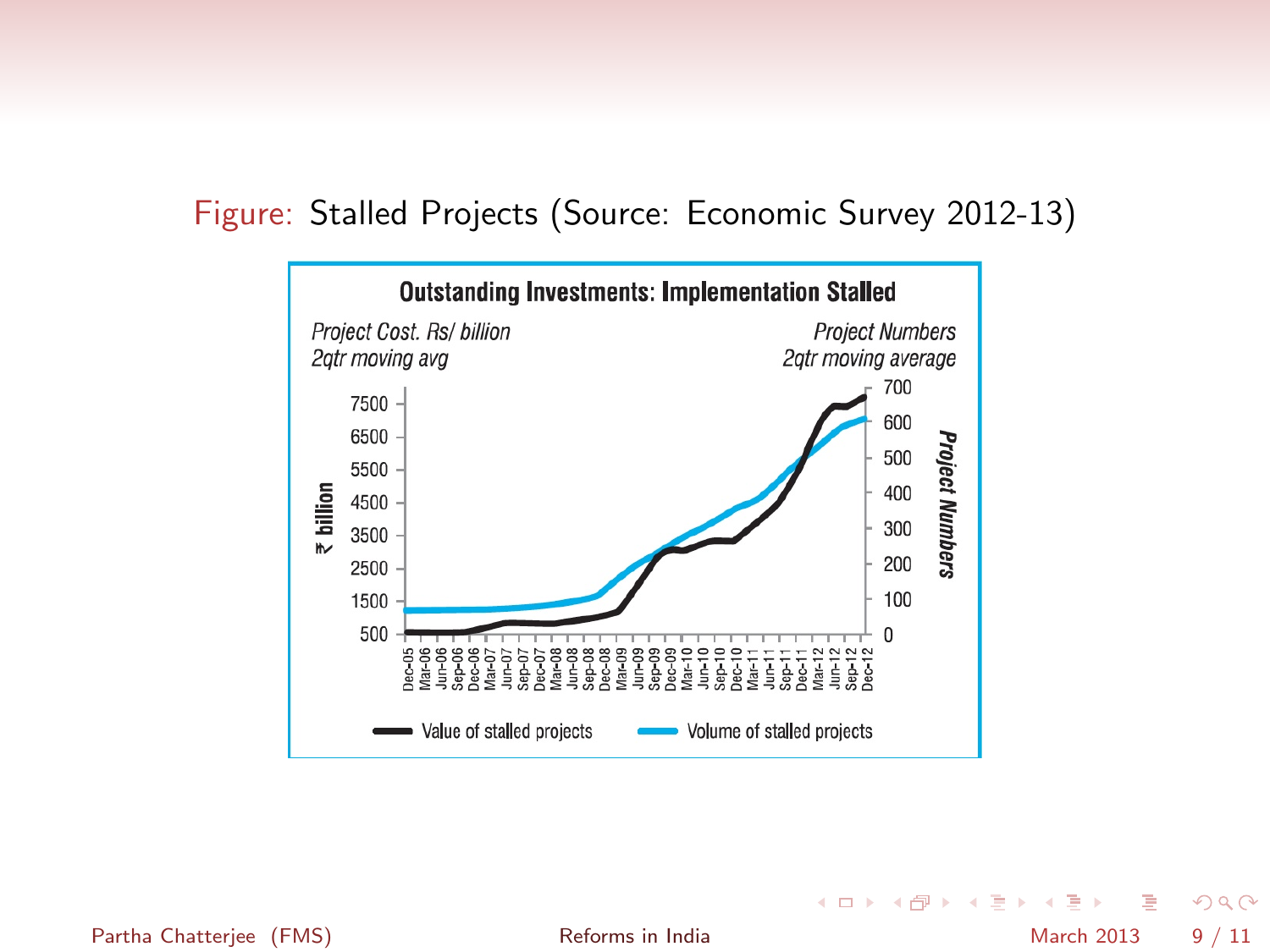# **Policy**

- Next stage of reforms will have to focus on reducing the gap further
- Some specific policy announcements made recently might help
	- Infrastructure Debt Funds (IDF) to be encouraged
	- Infrastructure tax-free bond of Rs. 50,000 crore in 2013-14
	- The Cabinet Committee on Investment (CCI) has been set up
	- Companies investing Rs. 100 crore or more will be entitled to deduct an investment allowance
	- Industrial Corridors being set up
	- Clarity about GAAR
- Some stalled policy matters
	- Land Acquisition and Rehabilitation and Resettlement Bill
	- GST Constitutional amendment bill and GST law

**KOD KARD KED KED E VOOR**